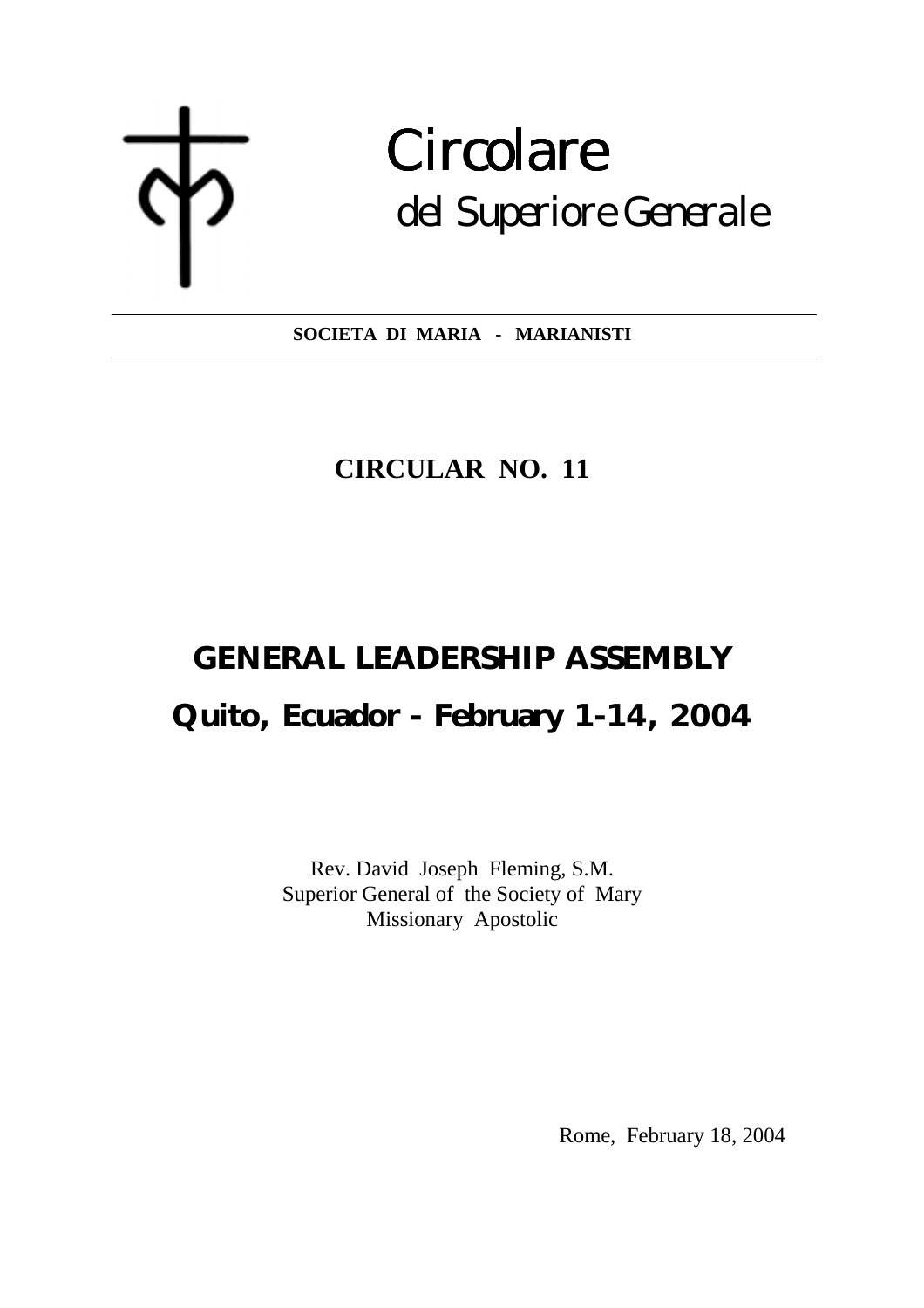### **CIRCULAR NO. 11 GENERAL LEADERSHIP ASSEMBLY Quito, Ecuador - February 1-14, 2004**

Rome, 18 February 2004

Dear Brothers,

Twenty-six members of the Society of Mary **-** members of the General Council, Provincials, Assistant-Provincials, and Regional Superiors **-** have just completed two weeks of fruitful work during a General Leadership Assembly of the Society in Quito, Ecuador. We were seconded by the expert assistance of eight Marianists who provided secretarial help and served as translators. In this circular I will share with you the main results of this meeting and try to give you a sense of the fraternal spirit that we experienced.

The Quito meeting was a Marianist "first": the first time we have held a worldwide meeting of members of the Society of Mary in Latin America. We enjoyed the excellent hospitality and fine facilities of the "Bethany Center of Social Development" directed by the Catholic Bishops Conference of Ecuador on the outskirts of Quito, reserved for our use by Fr. Venancio Garagorri, Regional Superior of Colombia-Ecuador. We appreciated the warm, attentive hospitality and the efficient organization of all four branches of the Marianist Family, particularly of our Brothers from the Region of Colombia-Ecuador. Brother Giovanni Onore, Italian Marianist, professor of biology at the Catholic University of Ecuador, served as general coordinator of hospitality and helped us with all aspects of the organization of the meeting.

#### **Reviewing Work since the General Chapter of 2001**

Coming midway between General Chapters, the General Leadership Assembly was a chance to share accomplishments and difficulties in realizing the decisions of the last General Chapter, held at Rome in July of 2001. That Chapter had as its theme the need to "re-create Chaminade's missionary dynamism in today's world." At Quito all the participants were convinced, as the Chapter told us, that we are called to creativity and courage in order to realize the "new things" which the Lord is doing among us (Isaiah 43, 19). The Assembly was also an occasion to deepen our understanding of the situation in each of our Units, their lights and shadows, and to grow in fraternal support and understanding.

A Leadership Assembly echoes and reviews the work of the preceding General Chapter, but it is quite different in character. It is a time of evaluation, reflection, and mutual support - not so much a time for charting new directions. The last Chapter reminded us that "good servant leaders are essential for the Marianist missionary project. We need religious with the 'spirit of the Society,' with the capacity for leadership, who willingly take up the service of accompanying other persons and communities" (*Sent by the Spirit*, 42). The Assembly once again revealed that our Units are blessed with a generous and harmonious group of such "servant leaders." The meeting provided them an opportunity to share ideas for the good of the Society, to support and stimulate one another in their service to the rest of us.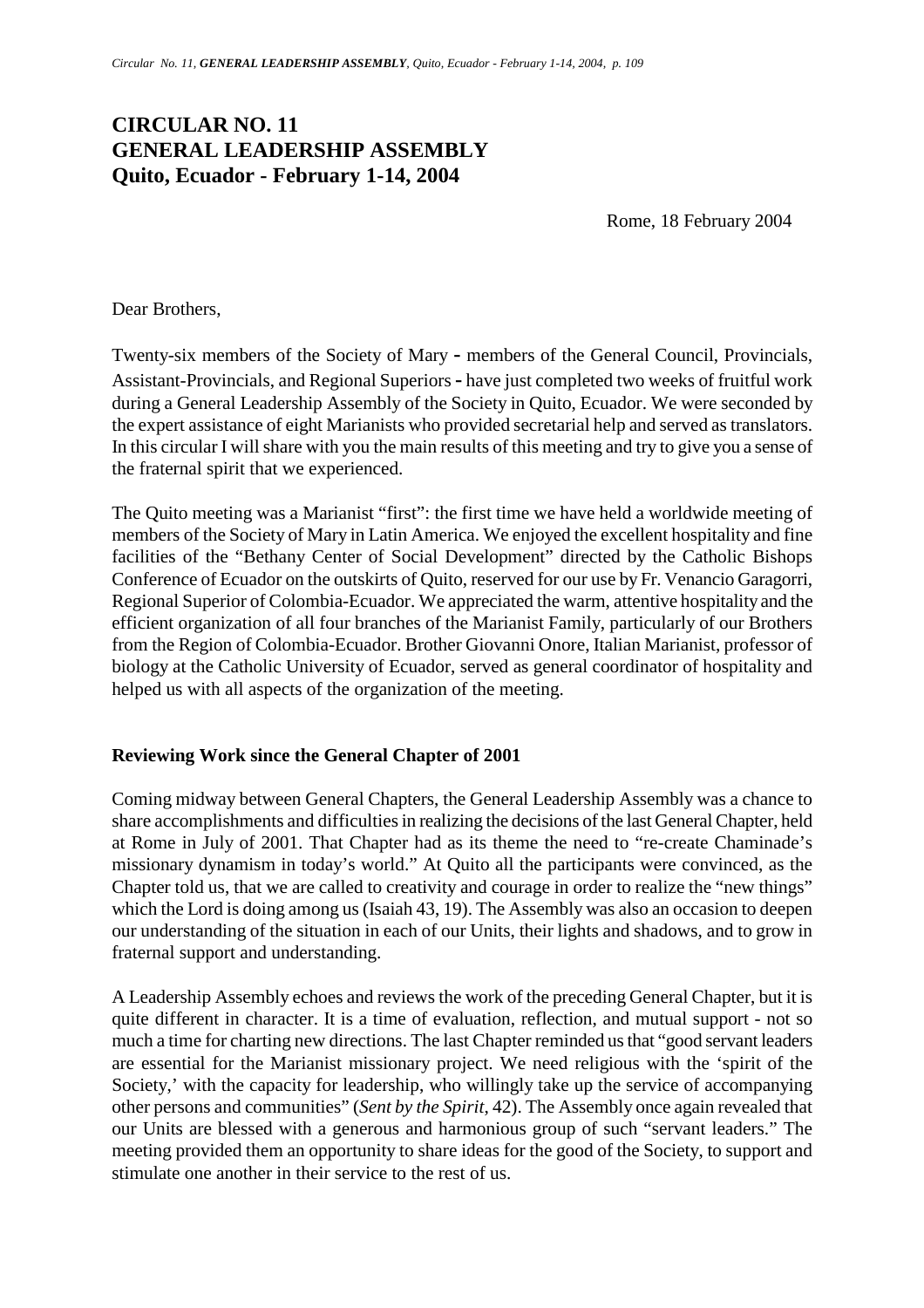On our first morning together, each Unit shared some key high and low points since 2001 and presented a symbol expressing its life. As we listened to one another, we were struck by many examples of missionary dynamism and creativity in our Units, even many times in those which are burdened with problems of aging and numerical decline. Bro. Peter Pontolillo, Secretary General, provided us with an accurate statistical picture of the Society today, showing a striking contrast between old and young Units. We cannot ignore the limits imposed by age and human weakness. Yet we noted that restructuring and the generous commitment of many religious are bringing new life and a new focus to the mission in many Units, whether the members are aging or youthful. We heard stories of disappointments and corporate fragility, while at the same time we were encouraged by reports of new vitality, both in our older Units and in our new, growing ones.

#### **Interdependence, Networking and Solidarity**

Interdependence, networking and solidarity emerged as key themes of the meeting. We are growing in the realization that we need to work together in order to fulfill our mission at this time. In today's world many of us are faced with similar challenges and opportunities. In what the Chapter called "an era of interdependence," when culture and communication flow quickly across political borders, few missionary challenges can be met in isolation. Each of our 18 Units, at work in 38 countries of the world, has its own particular needs and priorities. However, it is increasingly evident that "we must *move forward in a common direction*, personally and as a group, acting with renewed energy" (*Sent by the Spirit*, 42, emphasis added).

In my report to the members of the Assembly, I reflected on the new balance that needs to be struck in our time between the local and the global, between centralized, coordinated action and decentralized autonomy. The principle of subsidiarity calls for decisions to be made " at the level that is most competent and closest to those whom the decision will affect" (*Rule of Life* 7.5). This principle can be wholeheartedly respected only if we realize that today our decisions often affect many more people than we normally imagine. Collaboration - a "globalization of solidarity," to use the phrase coined by John Paul II - is essential for authentic missionary dynamism in our time.

We do not desire a hierarchical and bureaucratically centralized form of organization, but we do want to cooperate effectively, to coordinate our efforts. The concept of "networks" - groups of people freely working together with a high degree of autonomy but also with a strong sense of interdependence - points to the kind of organization that fits us at this time.

#### **The Work of the Three Offices**

The General Assistants for Religious Life, Education and Temporalities gave comprehensive reports on their activities, raised questions and sought advice from the Assembly.

For the *Office of Religious Life*, Father George Cerniglia focused on such ongoing issues for the Society as vocation ministry, study and communication of the Marianist charism, our role in the Marianist Family, devotion to our family saints, the international seminary program, and our programs for initial and ongoing formation. You will hear more about these topics in the months ahead.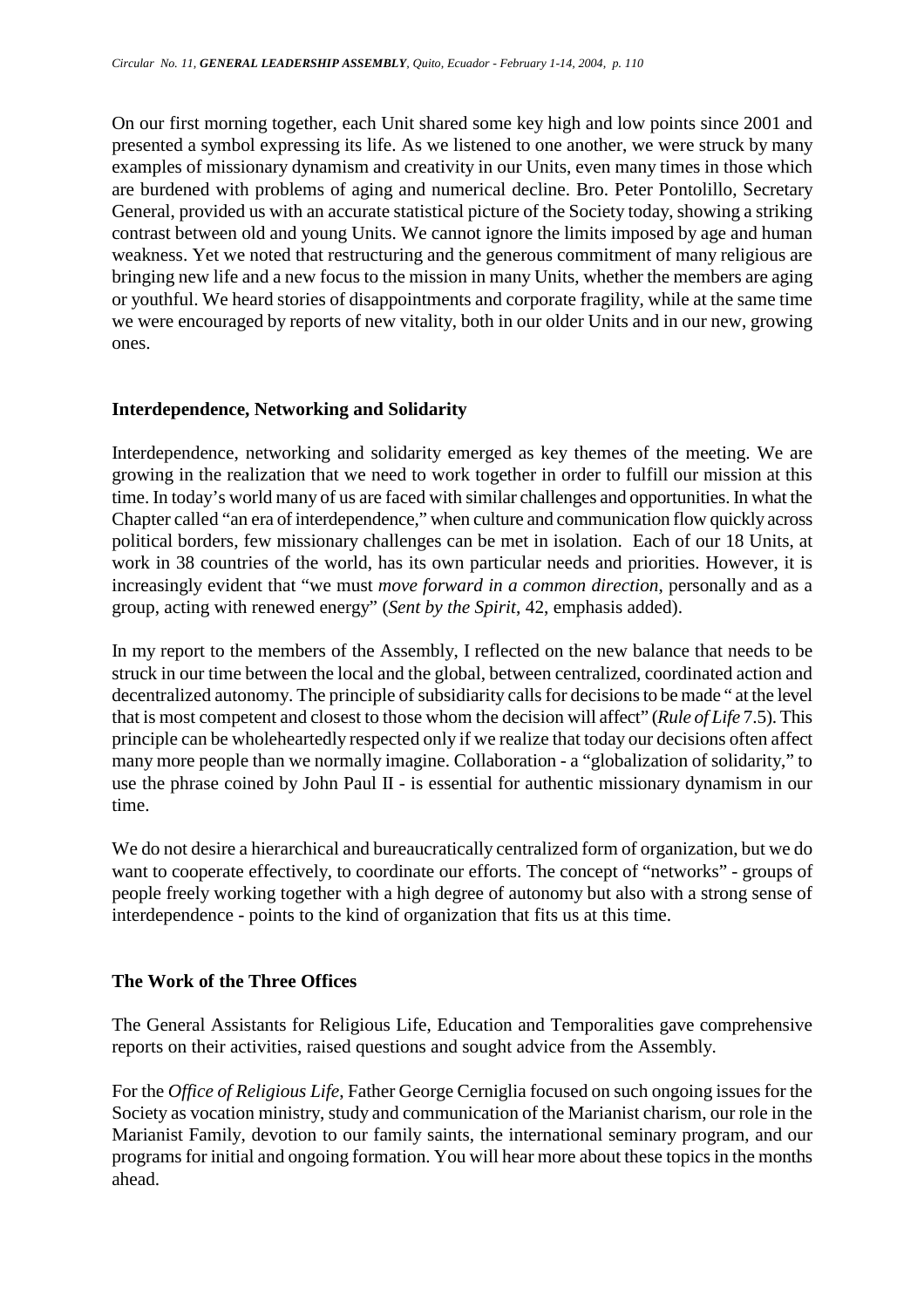The members of the Assembly were particularly encouraged by learning about the increase in the number of new members entering the Society: at present we have 85 novices, of whom 70 are in Africa and Asia, 11 in Latin America. Even though many Marianists in the rest of the world work hard and consistently at vocation ministry, the results are still scarce - a challenge to our faith, hope, and perseverance.

The many-faceted work of the International Center for Marianist Formation received special attention. The Assembly responded very favorably to the report of Bro. Thomas Giardino about his work in initiating the Center and giving it a creative focus. The participants offered Tom many practical suggestions for ongoing formation in the Society. They liked his threefold focus on "life-development concerns" (issues for young religious, for mid-life, and for senior religious), "role responsibilities" (programs for formators, young priests, directors of communities and works, advisors to lay communities), and "Marianist themes" (contemporary theology and Marianist spirituality, study and popularization of Marianist themes, emphasis on the role of Mary and on our Founder´s methodology for formation in faith and spiritual growth). Distancelearning courses offered from the Center by Internet have already sparked a high level of interest, with more than 100 people participating in English. Similar courses in Spanish and French are soon to follow. As a result of a survey and set of proposals from this Center, we also made plans to improve programs of preparation for perpetual profession.

*Office of Education:* José María Alvira gave an interesting presentation of the work of his Office, focused on our schools, universities, and works of non-formal education for the poor. We are learning to share this ecclesial ministry in full partnership with the local Church and with the laity. We are inventing new ways to network our different institutions among themselves, and to pass on the Marianist style and spirit in education to the laypeople who form the backbone of the personnel in educational works which we sponsor. More of our religious are inventing ways to bring the blessings of a Christian and Marianist education to poor people who normally could not afford it. We can apply to this work what Pope John Paul II said about religious life in general: "You have not only a glorious history to remember and to recount, but also *a great history still to be accomplished!*" (*Vita Consecrata,* 110).

Challenges before us in the mission of education include further development of educational programs for poor youth; effective work for the evangelization of culture, integrated into the educational philosophy of our works; religious ministry to young people, within schools or beyond them; education for justice, peace, and respect for the earth, along the lines of the Church´s social doctrine; fostering collaboration and exchanges among our schools.

Several members of the Assembly emphasized that the concerns of the Office of Education include a focus on high-quality, well integrated formation for all our religious. We also discussed the possibility of exchanges for limited periods between religious of developing Units and those of our traditionally strong areas, as a way of offering a lived experience of the Marianist educational tradition to young religious and of inserting some new Marianist life in our traditional works.

*Office of Temporalities:* Javier Anso gave two separate reports about the work of his Office. In the first report, covering social ministry and our work for solidarity (what the Rule of Life calls "justice, peace and the integrity of creation"), Javier emphasized the message sent to the entire Society in the autumn of 2003 after an international Marianist meeting on this topic. The participants in that meeting urged us to include matters of social justice in the ordinary agenda of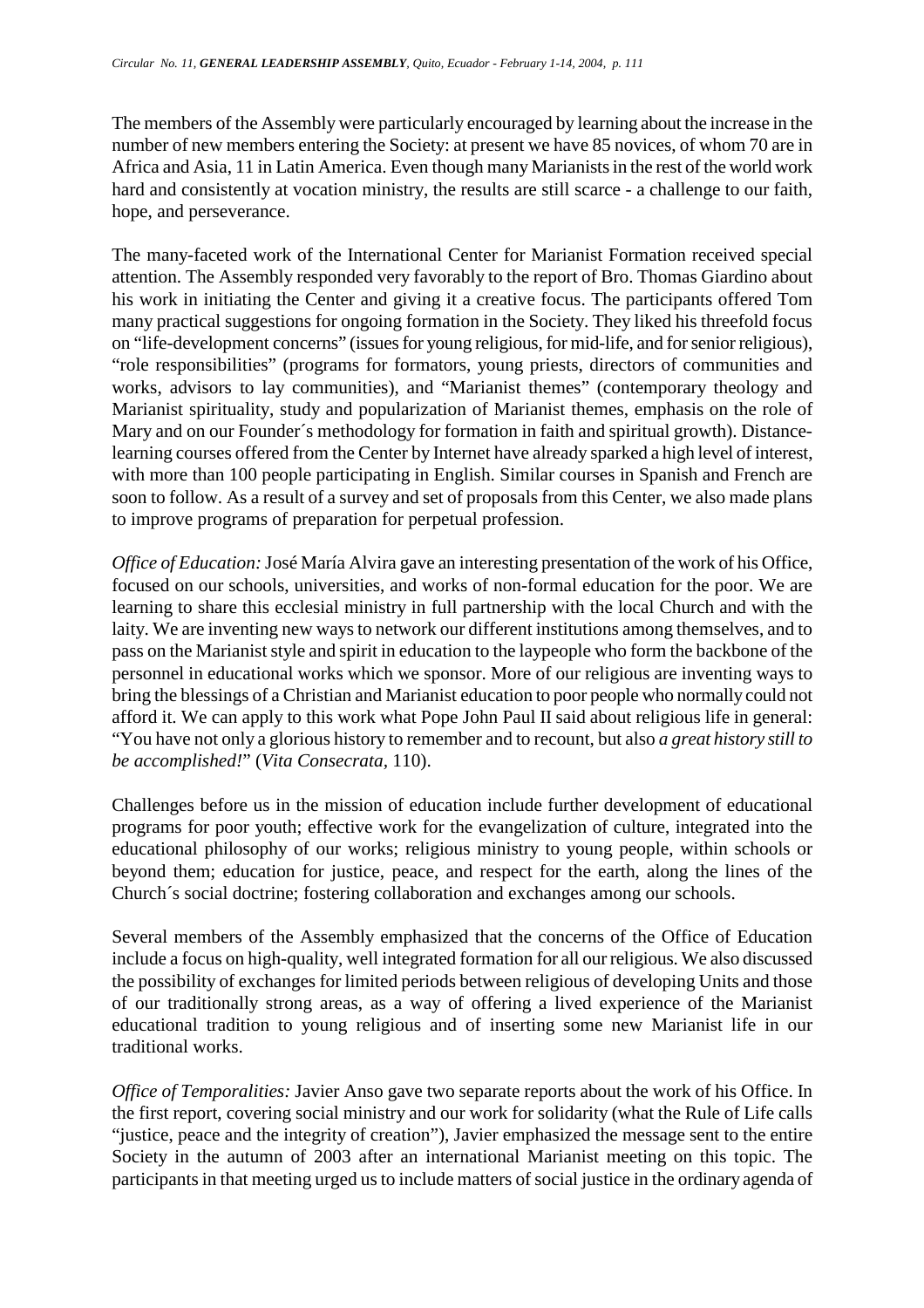meetings of Regional and Provincial Councils, to integrate this concern into formation programs at all levels, to deal with it jointly with other branches of the Marianist Family, and to foster initiatives such as the Marianist Solidarity Fund, twinning among works in poorer and richer regions, volunteer programs for service among the poor, and a possible Marianist presence as a non-governmental organization at the United Nations..

The members of the Assembly responded positively to these suggestions, and many gave examples of efforts already made. Since violence and terror have greatly increased in the recent past, Javier and several other participants emphasized the urgent need to become peace-makers not only people who pray for peace but also people who work for reconciliation and understanding and who address the root causes of violence. Perhaps this theme can be one focus of reflection at the next General Chapter.

Around the world many young people are deprived of their rights and of the chance for normal development because of poverty and exploitation. Some participants suggested that we take the person of the child and adolescent as our key focus of social commitment, seeking to commit the whole Society to work effectively for the rights and needs of children and youth. Direct ministry with such deprived young people is a major activity in several young Marianist Units. Could the rights and needs of young persons be a significant focus to unite many of our efforts for justice and peace?

#### **An Economy of Solidarity**

In the financial area, Bro. Javier explained the principal areas of income and expense in the budget of the General Administration, which covers the operations of our house in Rome at Via Latina 22, the visitations and meetings sponsored by the General Administration, the expenses of the Secretariat, the Archives, and the Postulator-Procurator, and a few communities which depend directly on the General Administration. Expenses in these areas are covered by the earnings from General Administration Investments (57.9%), by contributions from each Unit based on the number of its members (33.9%), and by income earned directly by members of the Via Latina community (8.2%).

In addition the General Council administers funds for Solidarity and Marianist Formation, derived from the interest on our investments and from free-will contributions from our Units. Since 2001 from the Solidarity Fund we have been able to distribute about US\$ 1,300,000, and from the Formation Fund close to US\$ 700,000. These funds go to Marianist Units around the world, mostly to those in developing countries.

In general, Marianists are generous with such financial aid. Javier suggested an expansion of the practice of twinning and economic solidarity between poor Units and those that have a surplus. We need to work together to build up endowments for younger, growing Units. Could Units lacking candidates for Marianist religious life, for example, "adopt" candidates in poor but growing Units?

Javier also reminded us of our need to prepare financial directories for each Unit and for the Society as a whole. This task will be the focus of special efforts by the Office of Temporalities between now and the next General Chapter.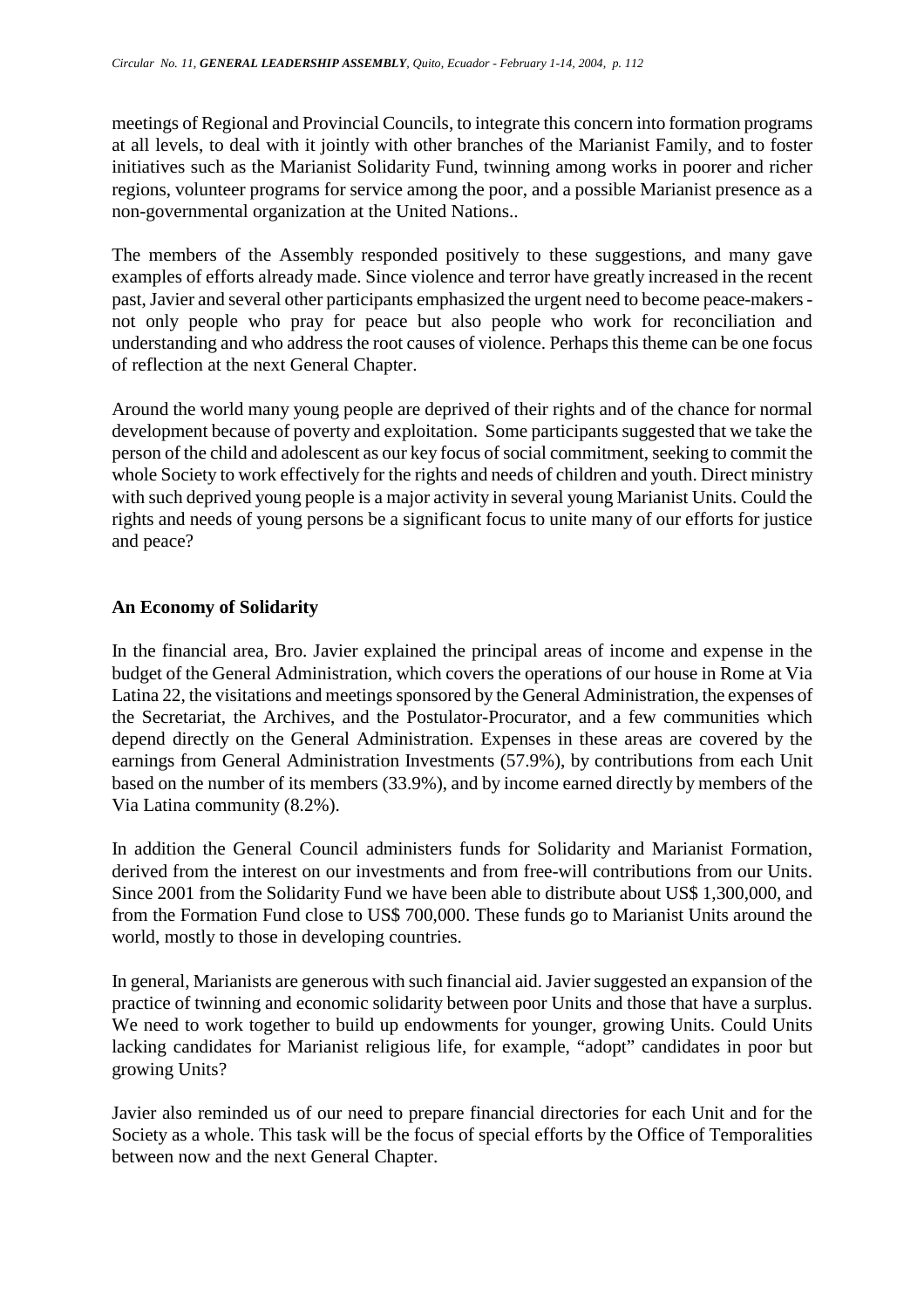#### **Revising Book II, Chapter 7 of the Rule of Life, on Governance of the Society**

Several afternoons of work at Quito were devoted to the finalizing of a new text for Chapter Seven of the second book of the Rule of Life, on the governance of the Society. This revision, requested by the last General Chapter, had been prepared by a Post-Chapter Governance Commission formed by Javier Anso (General Administration), Manuel Cortés (Zaragoza), Raymond Fitz (USA), and Léo Pauels (Congo-Ivory Coast). Fr. Frank Morrisey, canon lawyer and Oblate of Mary Immaculate from Canada, served as consultant to this Commission. The text they had prepared was twice reviewed by consultations around the Society, addressed especially but not exclusively to members of Provincial Councils and Chapters. The General Chapter of 2001 foresaw that this new text on governance would be studied and finalized by this General Leadership Assembly, and could then be applied *ad experimentum* until the next General Chapter, which must take a decisive vote on it.

The General Leadership Assembly was pleased with the text presented. The Assembly introduced numerous small changes and finally voted by much more than a two-thirds majority to accept each of the 140 articles of the new draft. Our work on this topic concluded with a final, unanimous vote to use the entire draft *ad experimentum* until the next Chapter. You will be receiving a copy in the near future.

The new text is a good deal longer than the current form of Book II, Chapter 7, but most members of the Society are unlikely to notice major changes. For the most part, the new text clarifies points that were missing, brings our governance into conformity with the new Code of Canon Law, introduces greater precision and uniformity in terminology, and introduces much fuller treatments of smaller divisions of the Society such as Regions, Districts, and Foundations.

Our previous text had only one brief article (7.38) devoted to Regions of the Society, which were generally presumed to be dependent on a province. In fact, today more than one-third of all Marianists live and work in a smaller Unit that is not a Province.

The new text reserves the term "Region" for Units which report immediately to the General Administration and act in most regards like Provinces, even though they are relatively small in number and can function with simplified administrative structures. At present we have eight such "Regions" in the Society: Argentina, Chile, Peru, Colombia-Ecuador, Canada, Japan, Austria-Germany, and Switzerland.

The new text uses the term "District" for what we have until now been calling "Dependent Regions," that is, for Units which depend on a mother Province or Region. These Units are usually growing young groups in developing countries, which are moving toward greater autonomy but still need support from their founding Units: Congo-Ivory Coast, Eastern Africa, India, and Korea. Several of these Units expect to move to become autonomous "Regions" in the near future.

The new text defines a "Foundation" as "a missionary outreach" of the Society in a new area. It specifies that such a group should be comprised of at least three members and have a realistic plan for continuity. Formerly, we have used the word "Sector" for such Units. They presently include Togo, Brazil, and Mexico. The definition would also seem applicable to missionary groups composed of religious coming from various Units which report directly to the General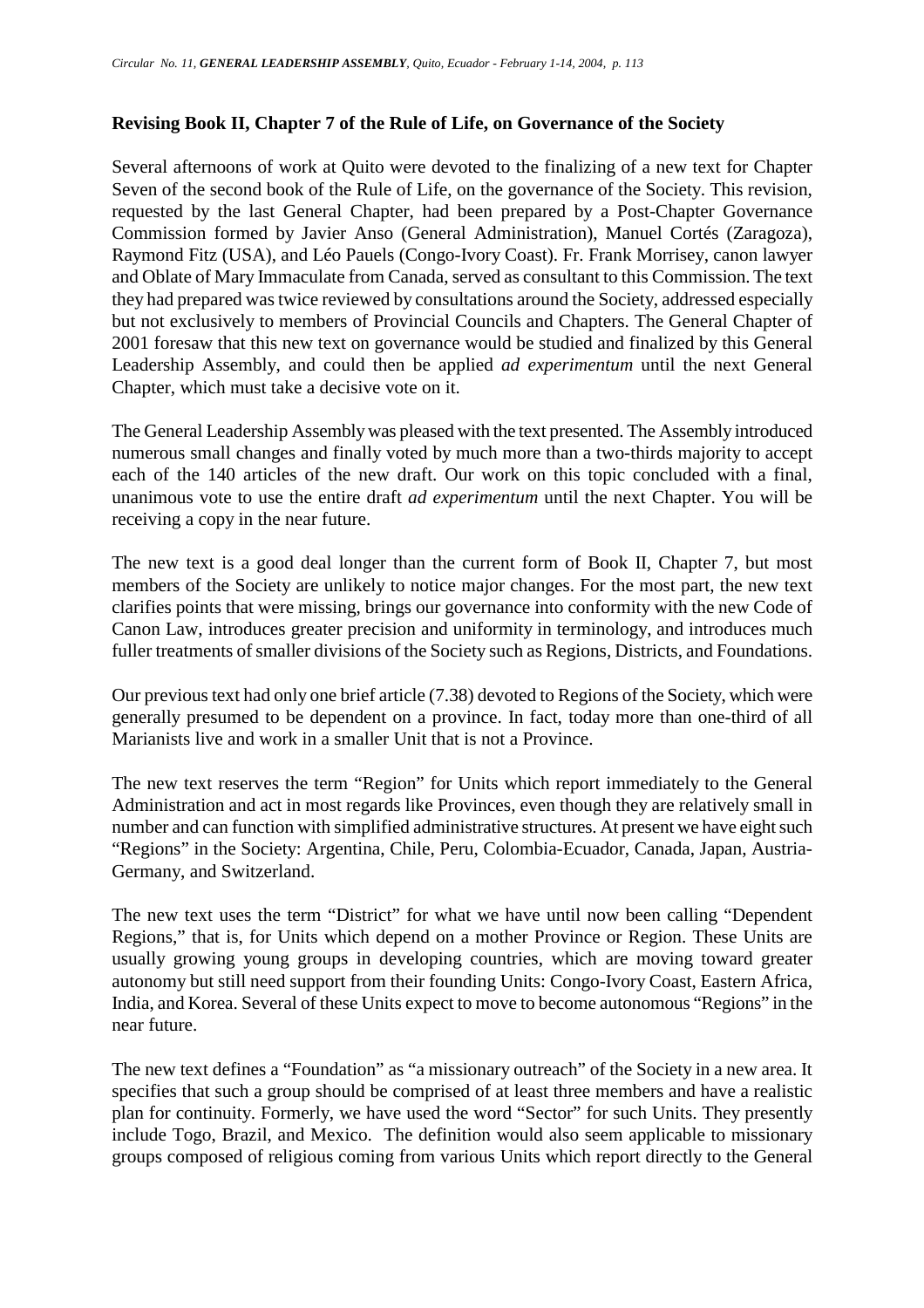Administration (the two current examples are Poland and our nascent foundation in the Philippines).

#### **General Chapters every Six Years?**

On the recommendation of the Governance Commission, the Assembly also considered the frequency of General Chapters. Many find that our General Chapters are a bit too frequent and tend to repeat the same themes. Five years is a short period to allow the General Administration to make thorough visitations to all Units of the Society and also to implement the programs of action requested by a Chapter. The General Leadership Assembly asked the General Administration to prepare a petition to the Holy See to allow an exception to Book I of the Rule of Life, so that the next two General Chapters would be held at six-year intervals instead of fiveyear ones. If the next General Chapter votes in the same sense and the Holy See approves the request, this would mean that after 2006, our next General Chapters would be in 2012 and 2018. By that time, we should have enough experience to know whether we wish to make this system permanent and petition for a permanent change in Book I of the Rule of Life.

#### **Zonal Conferences**

The new text of Book II, Chapter 7, devotes four articles to "Zones," continental groupings of Marianist leaders, which work closely together "to develop common approaches and to profit from their collective experience" (new text, article 7.118). In fact, three such groups have flourished in the past 30 years: the Marianist Conference in North America, CEM (Conference of European Marianists), and CLAMAR (Conference of Latin-American Marianists). Each one of these Zones is quite different, adapted to the realities of the area in which it functions. The Zonal Conferences are not government structures with juridical authority (except, here and there, by delegation from the Provincials and Regionals involved), but they are often important in providing for good initial and ongoing formation and for cooperation among Units in ministries such as schools and pastoral works.

At Quito, one day was devoted to reflection on these Zonal Conferences and to meetings by them. Bro. Charles-Henri Moulin (France) was elected President of CEM, while Bro. Stephen Glodek (USA) continues as President of the Marianist Conference, and Fr. Manuel Madueño (Argentina) as President of CLAMAR.

Five years ago Marianists from Asia and Africa had organized a common Zonal Conference, but it proved to be an unwieldy structure, too far-flung and divergent. Participants from Africa and Asia at Quito decided to form two separate Conferences. The Zonal Conference of Africa will be chaired by Bro Maximin Magnan, Coordinator of our communities and works in Togo. The Conference of Asia will be chaired by Fr. Ignase Arulappen, Regional Superior of India.

#### **Foundations in New Countries**

An important session was devoted to reflection on Marianist foundations in new countries which are beginning at the present time. These foundations include new Marianist presences in Cuba (dependent on the Province of Zaragoza), Haiti (from Canada), China (from Korea), and Albania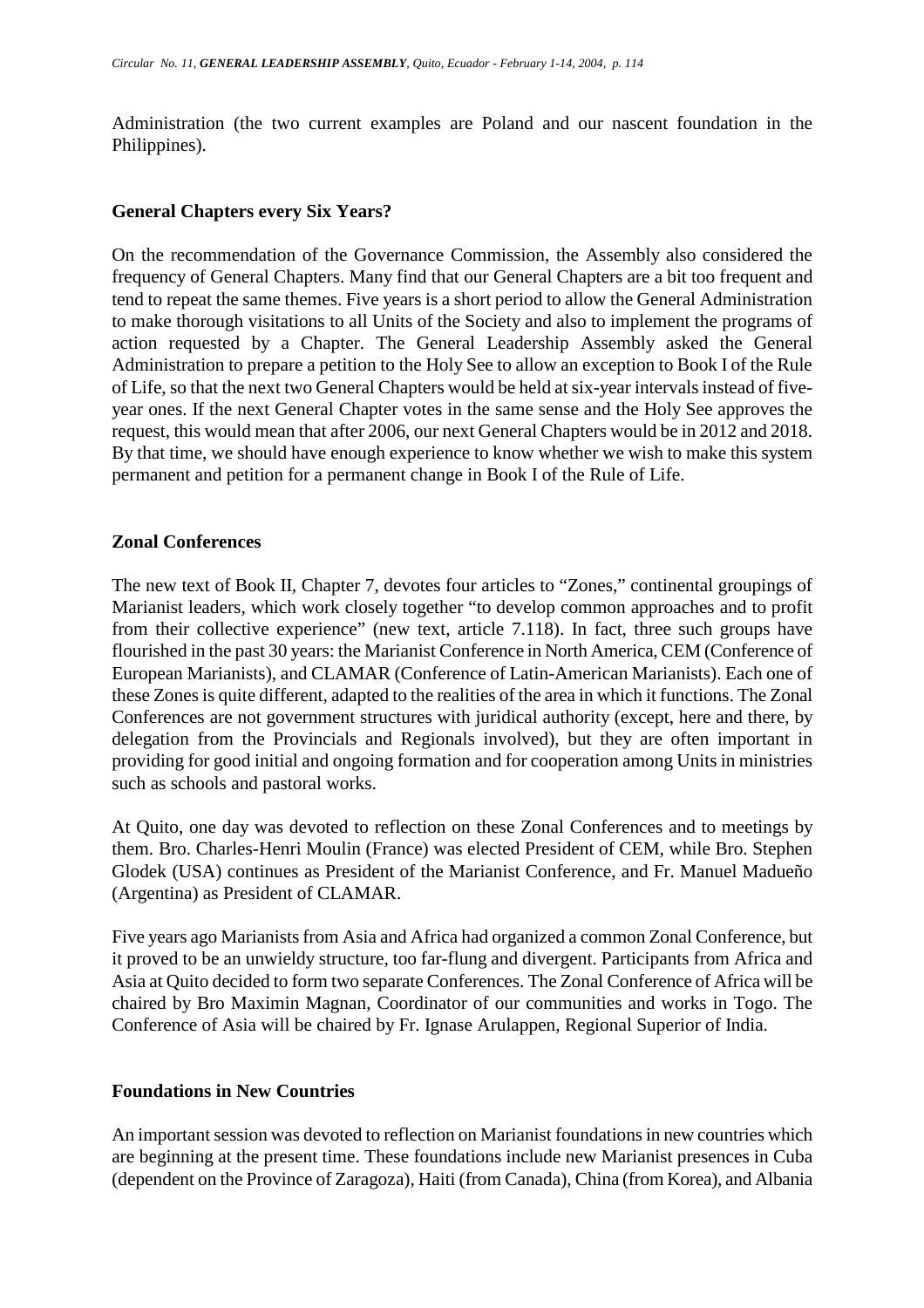(from Italy). The General Administration is also directing new efforts in Poland and the Philippines, calling in each case on the collaboration of several Units.

Some other new Marianist presences offer valuable apostolic services to certain countries (the Czech Republic, Guatemala, Sudan, Bangladesh, the Solomon Islands), but so far have not developed plans for long-range continuity. Perhaps they will remain as specialized ministries by Marianists, without necessarily implying a permanent institutional presence. Some of them may eventually become permanent.

The General Chapter of 2001 spoke at length about such new foundations. In our review of this topic at Quito, we admired the creativity and commitment of the Marianists involved. A number of these new foundations seem to offer much hope for the future. They aim to work directly at formation in faith, or to serve people who suffer from poverty and marginalization. In some cases, we seem to be directed by God´s Providence, responding to requests and opportunities that were unexpected. In general, these new foundations enhance the vitality and hopefulness of the sending Units. These new foundations have given rise to many acts of corporate generosity on the part of Provinces and Regions who contribute personnel and finances. At the same time, we realize that we are often extended to the limit of our capacities, and that we must take seriously the call for realistic plans for continuity.

#### **The General Chapter of 2006**

One of the tasks allotted to the General Leadership Assembly is "to foresee the preparation of the next General Chapter" (Rule of Life, Book II, Chapter 7, old text 7.34, new text 7.62). We devoted some time at Quito to reflecting on this topic. Final decisions in this area are still to be made by the General Council, but there was a general convergence of opinion on many matters concerning the Chapter of 2006.

The Chapter is planned for three weeks in July and will most probably be held at Villa Aurelia in Rome (where the Chapter of 2001 was also held). Other branches of the Marianist Family (the Sisters, Lay Communities, Marian Alliance) will probably be invited to designate one or the other observer to share with us for some part of the Chapter, especially at the time when key future thrusts are being contemplated. The General Council will appoint the nucleus of a Preparatory Commission. After the elections in the spring of 2005, this Commission will be completed by some members chosen by the capitulants. Motions or propositions will be welcome as always from all members of the Society; a deadline will be set for their submission, so that they can be efficiently studied and considered. One obligatory agenda item will be the finalizing of the text of the Rule of Life, Book II, Chapter 7.

In addition to this obligatory theme, several spoke at Quito in favor of a "monographic" Chapter, that is, one which attempts to give deeper treatment to a single theme, rather than to cover all aspects of our life. Two examples of such a theme were mentioned: Mary in our life and mission (the practical implications of living Marianist spirituality in community and exercising our mission in the spirit of Mary), or responding to the increasing violence in our world (becoming effective as reconcilers and peace-makers, working in the spirit of Mary to eradicate the causes that provoke violence).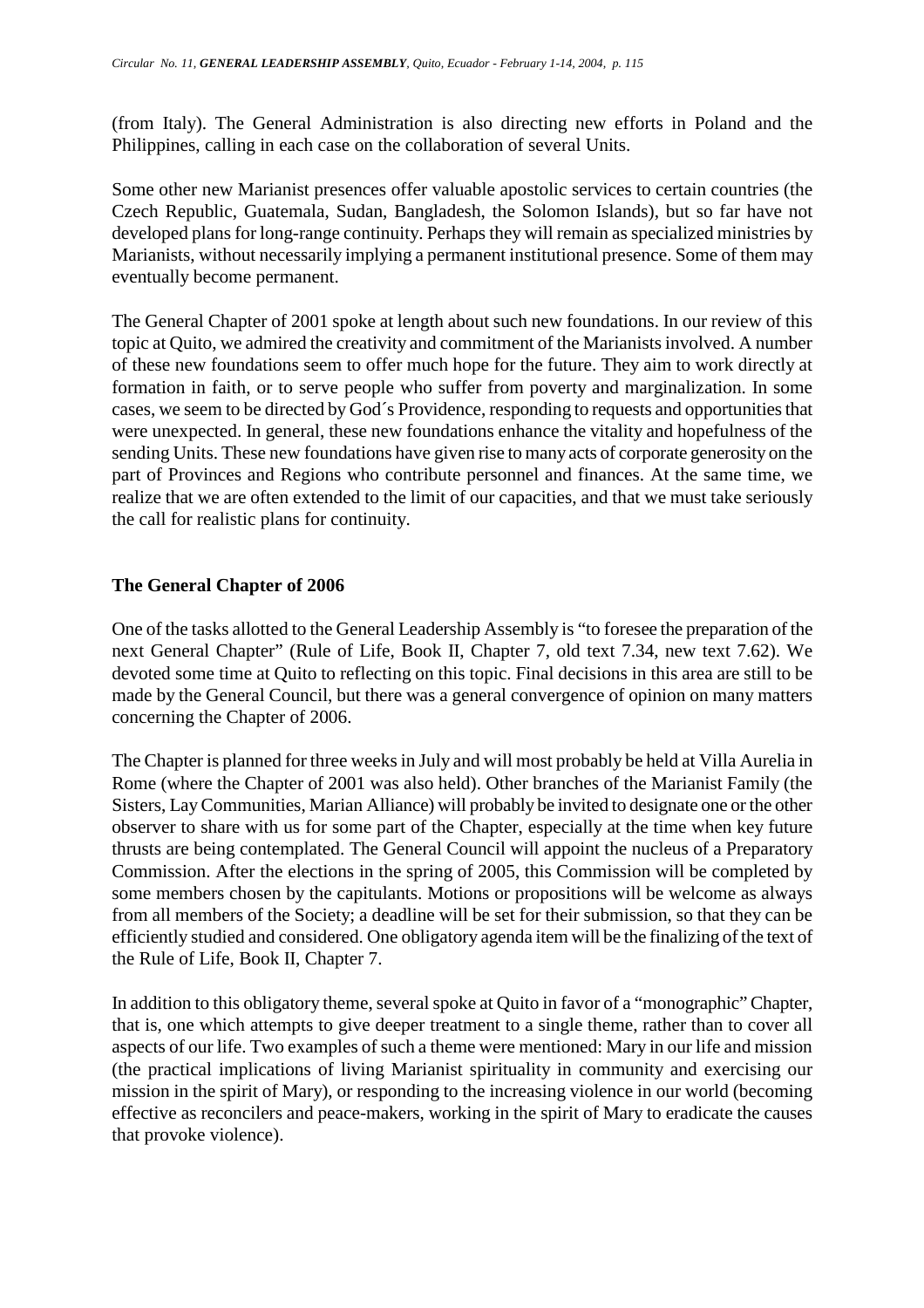The General Council will take this advice as a starting point and move ahead in planning for the next General Chapter. We will keep you informed as the meeting takes more definite shape.

#### **Local Flavor**

During the Assembly, we had the opportunity to meet the lively and active Marianist Family in Ecuador. It was evident that the local Marianist Brothers, Sisters, and laypeople were encouraged by our presence. They were eager to offer us the best of Ecuadorean hospitality.

Bro. Giovanni Onore, with the help of some of his graduate students, took care of details of transportation, renting and purchasing materials for the secretariat and the translation facilities, and organizing outings and entertainment. Drawing on his knowledge as a specialist in ecology, he regaled us at supper most nights with short lectures on many exotic tropical fruits.

We had several occasions during our meeting to hear presentations about Marianist religious life in the context of Latin America. Archbishop Ruiz from Portoviejo, former President of the Bishops'Conference, and Bishop Naranjo from Latacunga each paid us a visit and spoke warmly about the work of the Marianists in their country. On the second morning of the Assembly, Fr. Venancio Garagorri, Regional Superior of Colombia-Ecuador, gave us an overview of his Unit, which is young and growing, and raised a number of questions that proved to be significant in our reflections during the coming days. Toward the end of the first week, Fr. Cecilio de Lora, veteran Spanish missionary and specialist in Latin American theology, gave us a rich and comprehensive presentation, in which he explained the key emphases of theology on the continent since Vatican II and highlighted the role of Marianists in that period. Listening to Cecilio made us proud to be Marianists and to know that, few as we are, we have been able to play a positive role in the impassioned life of the Latin American Church. We plan to publish his eloquent presentation as an issue of *S.M. Three Offices* in the near future.

On Sunday, February 8, we were treated to a tour of the beautiful colonial center of Quito, which has been declared by UNESCO as a "World Heritage Site." We were charmed by the varied and exuberant art of the churches, plazas, and public buildings.

Later the same day, we met with more than 50 representatives of other branches of the Marianist Family - Sisters, candidates for the Marian Alliance, members of Marianist Lay Communities converging from three cities at the community of the Marianist Sisters in Quito. Bro. Pedro José Castañeda had organized this meeting as President of the Marianist Family Council of Ecuador. In a small country where Marianist religious, men and women, have always been very few in number, it was encouraging to see so many people committed to spirituality and mission in the spirit of Blessed Father Chaminade.

Finally, on February 12, we were hosted by the S.M. community at Latacunga, which is currently composed of four Marianists, two from Italy and two from Spain. The thousand students of the Colegio Hermano Miguel, named after an Ecuadorean saint and educator who was a Lasallian Christian Brother, welcomed us with songs, dances and speeches. The principal, Fr. Remo Segalla, organized student guides to show us around the well equipped school, which specializes in electronics and mass media. Then, in the afternoon, we visited the Casa Campesina in Latacunga, which serves at night as a shelter for mountain peasants and during the day offers services to the poor in medicine, dentistry, and legal aid. Bro. Roberto Bordignon, director of the